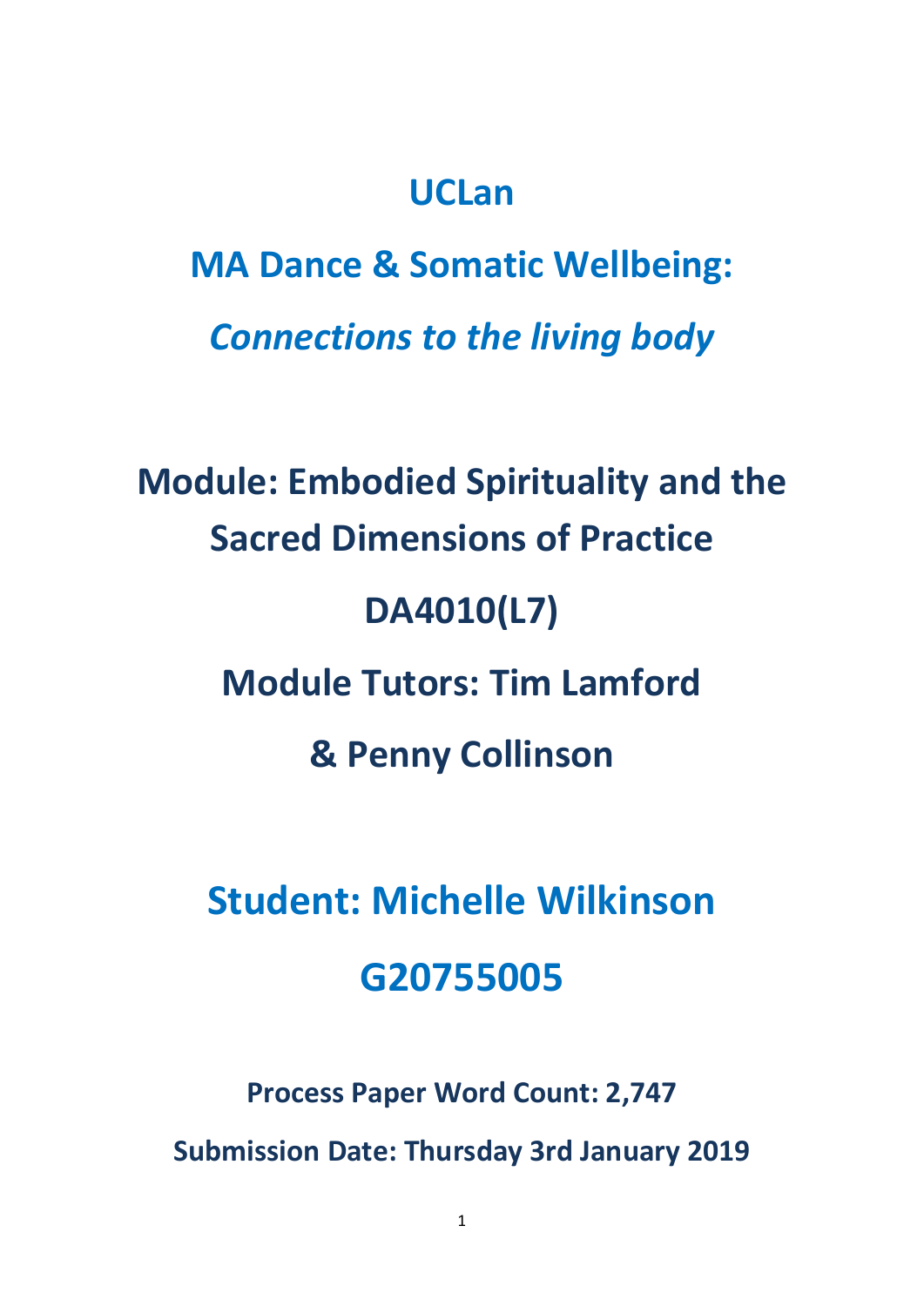#### **Forgotten Land: A Sacred Search for the Wild Woman**

The making of 'Forgotten Land', a movement installation, was a sacred search for the Wild Woman Archetype. According to Jungian psychoanalyst Estes (1992), this archetype personifies a woman's deepest nature; a place where she feels free to follow her own natural bodily rhythms and move in ways innate to her. Due to an overlay of cultural abuses and expectations which have frozen my flesh, silenced my voice and in many ways severed me from my wild-self, there was need of extensive reclamation. This process paper highlights significant times within the movement installation creation from which out of darkness, a light was shone, and the 'Wild Woman' began to find form. One movement installation witness described this as *'she emerges out of the roots…how long has she been… how far has she been… under the cover of darkness…the secret is out'*.

In seeking theoretical framework for the 'Wild Woman' resurrection, I am naturally drawn to Jungian analyst Marion Woodman. Woodman (1982) addresses how cultural patriarchal hegemony grossly overemphasises masculine principles such as a drive for perfection and a hunger for power, at the expense of the feminine principles such as a sense of wholeness and being grounded. Estes (1992) offers an illuminating example of how adhering to the dominant masculine sense of eternal strength can bring about an unwarranted sense of failure when the body's cry for rest is acknowledged. However, when perceived through feminine principles tiring and rest are a vital and necessary phase in nature's life-death-life creation cycle.

Woodman (1982) offers a thinking on the presence of the Goddess that is deeply grounded in the flesh of the body through sensation, feeling, emotion, intuition and dream with the unconscious viewed as a creative inner dynamic or process. Hayes (2007), further suggests that movement, in addition to emotion, image and thought, is energetically woven together as

2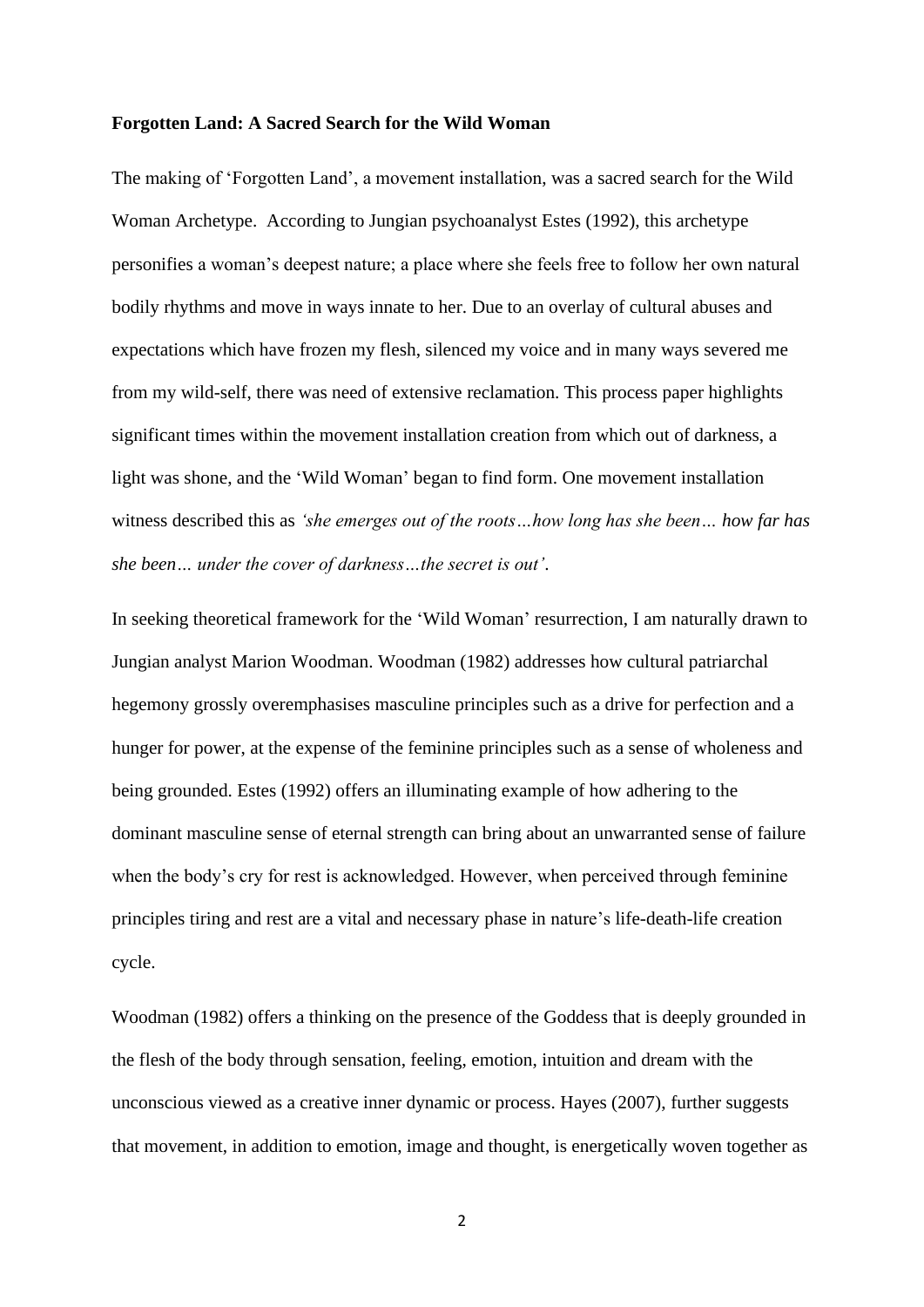a relational system of Body-Mind-Spirit. This movement installation creation was experienced as a journey firmly rooted in the senate body. It took me out of the realm of everyday activities into sacred 'forgotten land', where within the psyche, emergent imagination became a life-affirming resource (Tufnell 2000).

Levine (1992) cites Post-Jungian James Hillman's view on imagination in the light of Jung's work. Hillman postulates that if the psyche is as Jung suggests an image, then this imaginal place resides in the world, rather than outside of it in the individual's private place. In the words of Hillman, I found my body as 'concrete flesh *was* a magnificent citadel of metaphors' (1975: 174). However, these images I felt did not belong to me personally, but rather dwelt within the collective unconscious (Jung 1961) whereby individuals have access to the experience of all previous life forms that are inherent in our genetic coding and reflected in the myths of the world. For example, one witness of the movement installation wrote *'soft flesh nuzzling…a dragon rising'* which echoes my imaginal encounters with a bear and a dragon. Moreover, these embodied images had a life of their own and it was as though 'the soul of the thing corresponds or coalesces with ours' (Hillman 2007: 101-102).

The transpersonal dance practice of Authentic Movement, Hayes (2013) suggests provides a container for the psyche's process of unfolding. Additionally, it is valued by Stromstead (2001) because it connects women with their innate instinctual wisdom and enables them to re-inhabit themselves. Therefore, without its customary ritual and ceremony authentic movement, not capitalised to distinguish it from the specific discipline of Authentic Movement, became central Somatic Movement Education (SME) practice to the movement installation creative process. My focus was on listening and responding to inner impulses which organically arose in my body and took me into movement (Chodorow 1991). Witnessing took place twice, once at the beginning of the creative process and in the final sharing.

3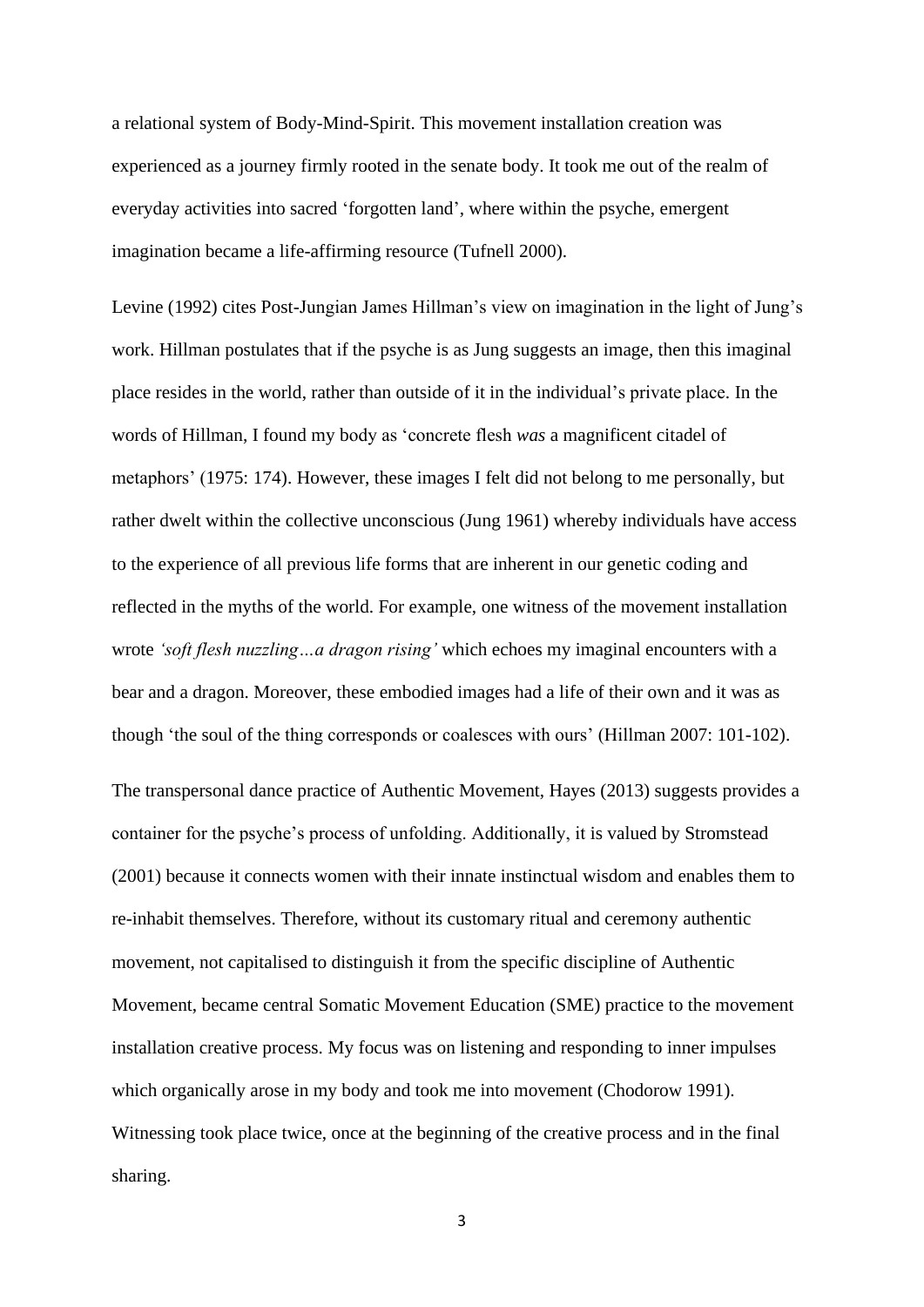The seed of my movement installation found root in a luminous landscape creation made from distorted driftwood draped in dusky-blue material folds. Inhabiting this fertile land were a myriad of wild animals, amid which lay my ragdoll-self, yielded to the soils of the earth. Deeply connected to the animal and plant life, I felt I could lean against the cheek of the Goddess (Eller 1993; Woodman 1982). Like Indra's Net (Malhorta 2014), found in Mahayana Buddhist tradition, I was part of a universe conceived as an infinite net woven of interlocking threads. In response to this landscape I moved with audible breath, twisted torso and bodily suspensions. In contrast, my witness who moved next, embraced a light and humorous movement quality which brought about a sense of alchemy within me. When I returned to the landscape, my hands moved the yellow frog in a leap of faith onto an awaiting branch, while tropical fish darted in new directions. Then, my ragdoll-self, as acrobat, turned somersault and landed hanging from the central piece of driftwood (see Figure 1).



Figure 1: 'Landscape'

Blackmer recognises acrobats as animus figures indicating that 'a content of the unconscious is on the brink of becoming conscious' (1989: 6). My somersault appeared to have set in motion a significant change within me. In the spirit of creative discipline, I was keeping the field of activity open and responsive to whatever wanted to emerge (McNiff 1998). Suddenly,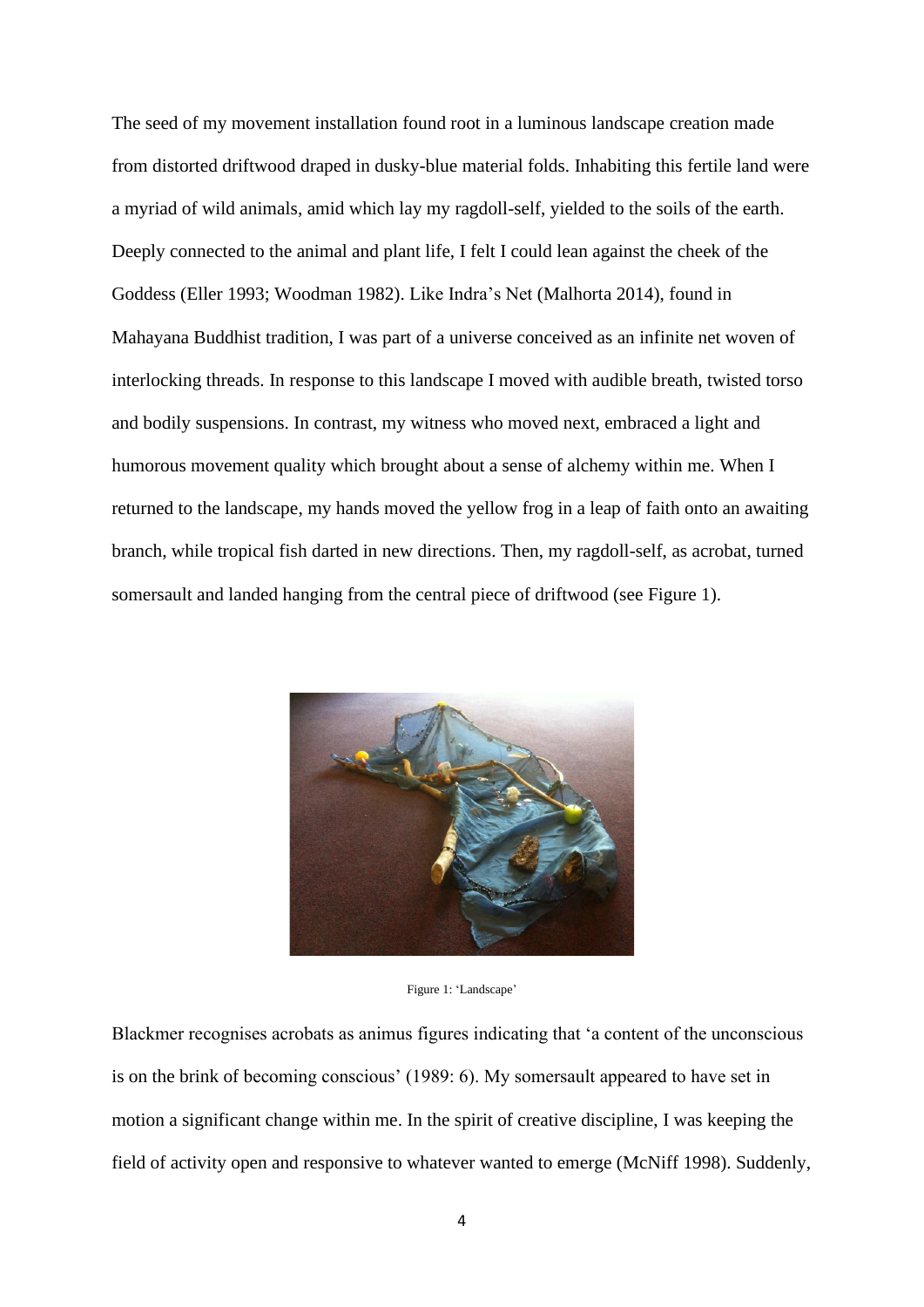my guardian horse from its hidden cave in the landscape, morphed into my body. My journal recalls that

> *Shakely my legs started to mould their shape to the muscular flow of its flank. Ears twitching, nostrils flaring and veins popping, there was a mighty push of hooves into the ground. We flew soaring skyward until we landed with a thud on the earth. Again! Again! my body urged. Hurray! Hurray! A clear round, I cried.*

Raised from the unconscious was an imaginary childhood game of show-jumping which evoked in me the emotional expression of sheer delight. Jung (1976) claims that to truly know oneself, one requires the guidance of an animal, while Halprin (2000) invites the presence of *animal allies.* The appearance of this elegant horse, in all its power and regency, became the first of five significant creatures to accompany me on my journey. Of importance was the home of this horse, which was found within the feminine essence of a deep, damp, dark cave. It was as though a container was required for the emergence of this horse as an embodied image. In a similar manner, during the following day's workshop, a cave became home to my next *animal ally*. My journal describes that

*my tender hands cradled the winged-bones of ribcage.*

*My ear was placed to my partner's four-chambered heart. I wanted to nuzzle.* 

*Then swoop I descended into the ground of a great ancestral cave.*

*Sounds arose like drops of water dripping from stalactites.*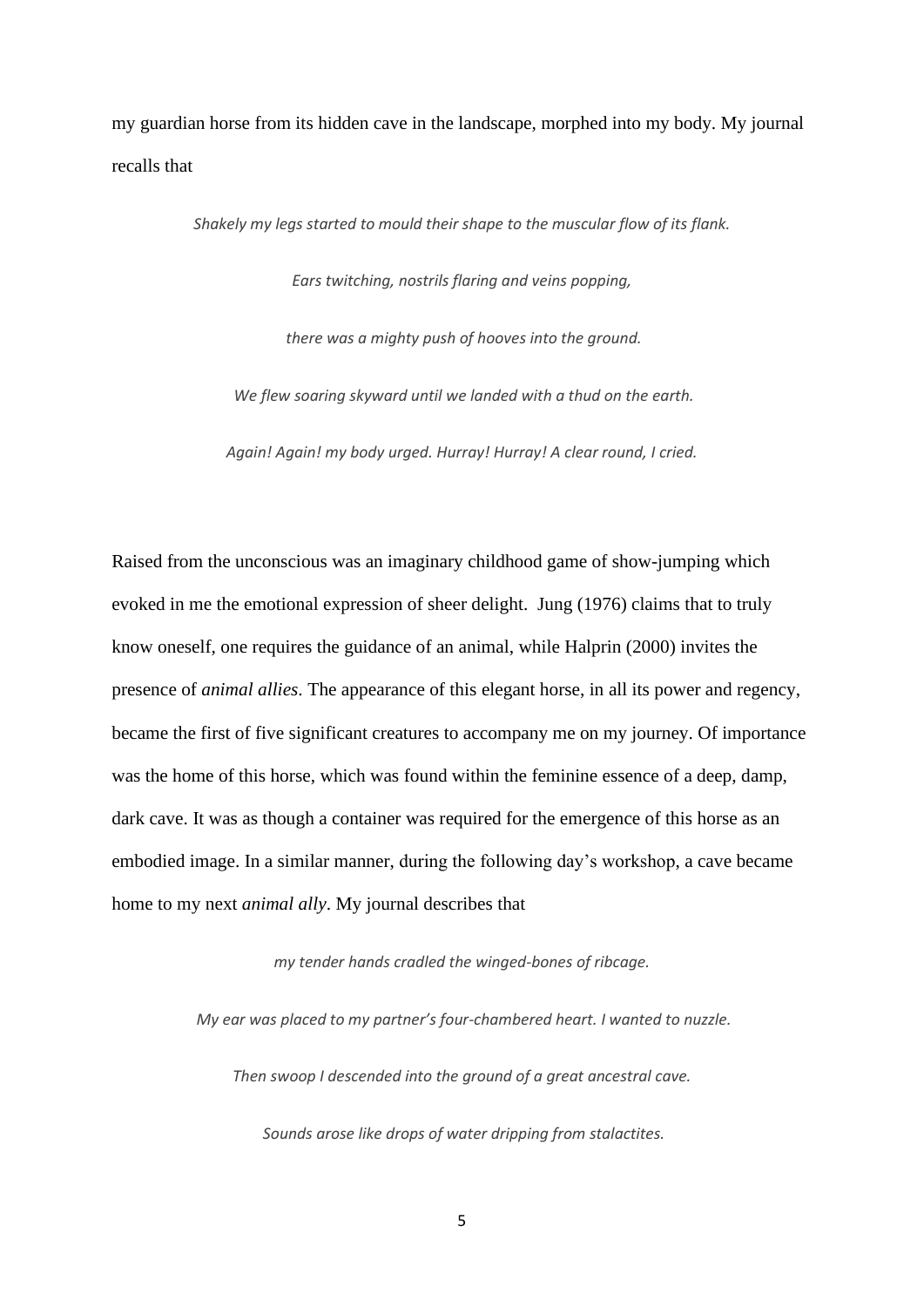*Each sound-drop lit a candle until the blackness*

*was ablaze with light flickering flames of brilliant white.*

With the ending of this activity, a thread to deeper knowing, my 'Wild Woman', was momentarily broken. Familiar with cultural calls drawing me away from myself and an inner witness deft at sewing together broken threads, I needed to wait until the workshop's guided visualisation to re-enter the cave. Here I was reminded of Eckhart's words 'when the soul wishes to experience something, she throws out an image in front of her and steps into it' (cited in Cashford 2013: 43). I had stepped back into the cave of burning white lights and became party to the following encounter.

*Grizzly bear, I found you in the cave-lit chamber of lungs.* 

*You invited no fear, no desire in me to run away. I felt you encouraging me to experience myself differently. You allowed me to nuzzle up into your thick soothing fur, burying my tensions and dropping into our sensuous senate bodies. I was awoken to the surrounding textures and the layered vibrations entwined in our breathing-selves. You carried me in your powerful arms. I felt protected. You reminded me that hibernation is a natural part of existence. I felt the need to find a place of retreat in my life and take a season to rock on my inner reserves.*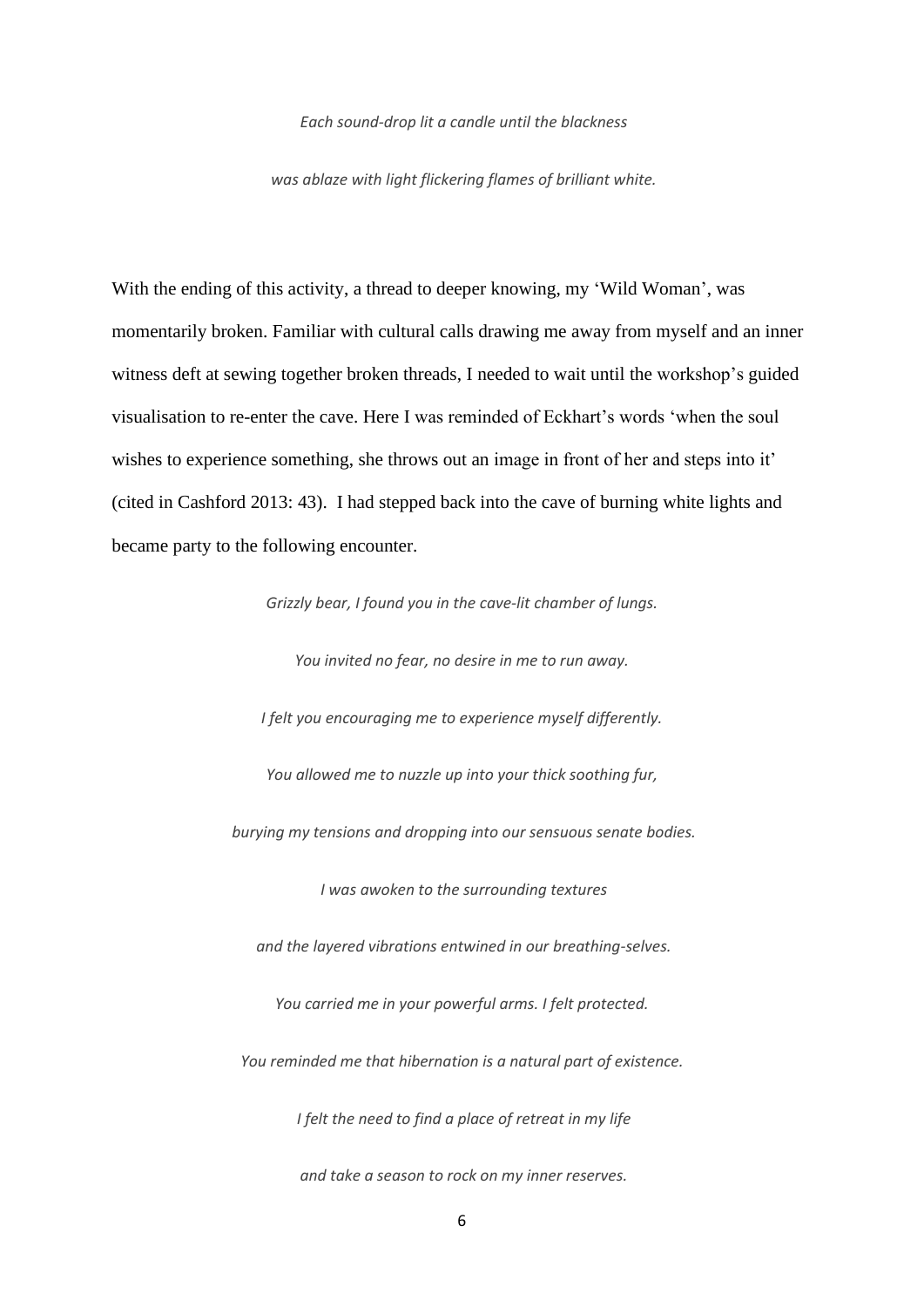With my bear image encounter I could as Hillman suggests 'look at it, listen to its words and restate its phrases so that I might hear the metaphorical implication of the image' (2007: 38). There were words regarding my need for rest. Although during the process I could not take a whole season in hibernation like a bear, I could honour as previously discussed, the feminine principle towards tire and rest and find valuable periods of deep relaxation. For this I was drawn to experiencing my cerebral spinal fluid, which Hartley (1995) describes as almost imperceptibly slow.

Moreover, the sensual, tactile relationship I had with the bear was an experience absent from my early life. Abandoned at birth, I failed to receive the mother-child bonding necessary to ground me in my own physical body (Blackmer 1989; Montagu 1986; Woodman 1982). As I write these words my heart softens and folds into my *rib-cave*. My arms cradle my chest and tears of loss create streams down my face and I long for the tender moments in the bear- hair. During the reflective phase of the workshop, I found myself drawing from bodily micromovements and vibrations which moved through my hands in strokes of browns, yellows and whites. It appeared as bear-hair so textured and life-like that I could feel its pulsations (see Figure 2).



Figure 2: 'Bear Hair' Drawing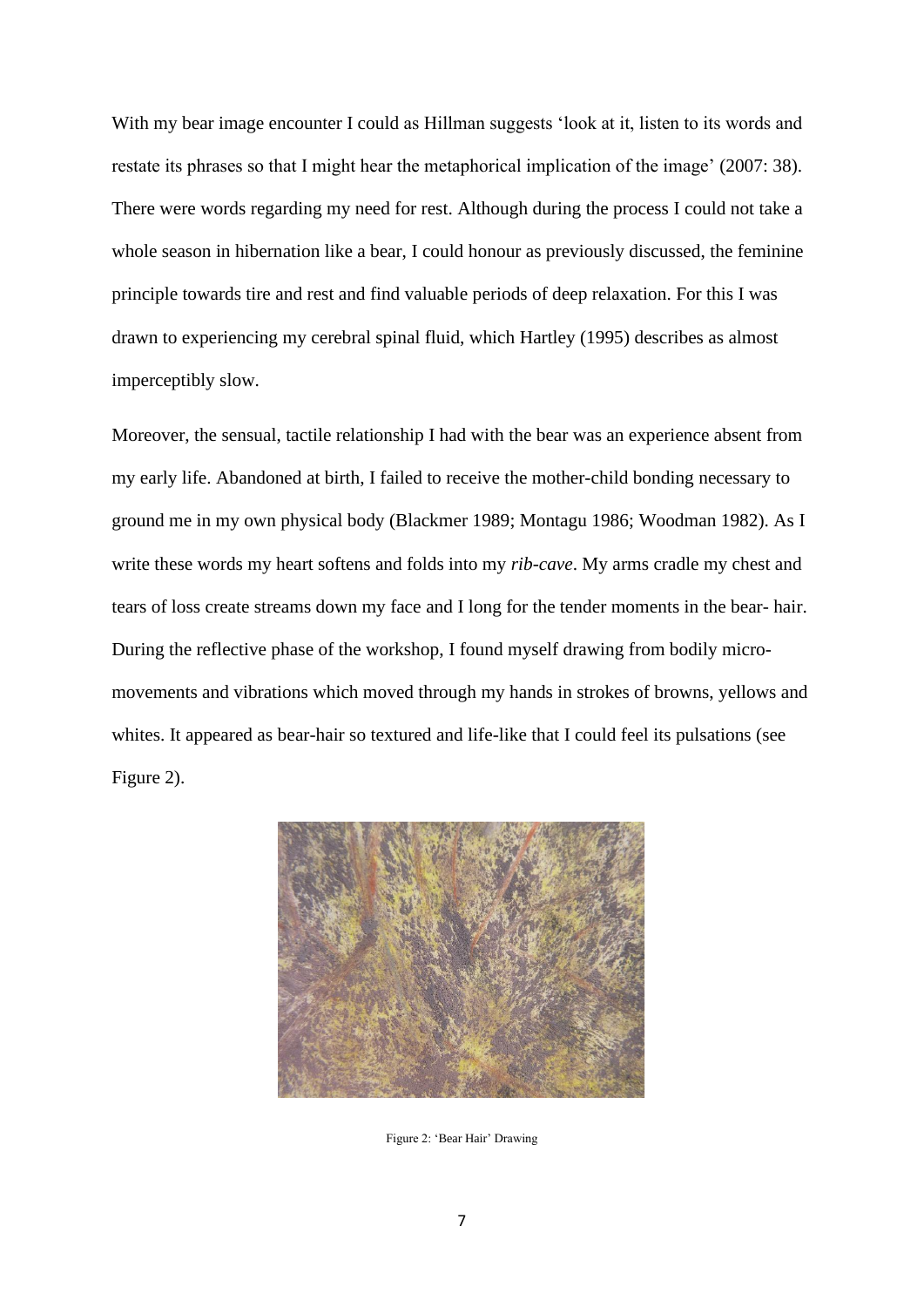The making of the initial landscape, moving the embodied image of show-jumping, the cave container with the bear encounter and reflective drawing heralded week one of a six-week creative process. During week two I took my bear-hair drawing into the studio as movement stimulus which my journal documents below.

*Crouched to the studio floor,* 

*I gently pushed the crown of my head into the wooded earth.* 

*A spiralling current ran down through my spine until whole-bodied I began to* 

*nuzzle myself into what was now the hairy underbelly of my bear companion.* 

*I smiled, and a glow of pleasure rippled through blood vessels of reds and blues.*

*Suddenly I froze. I saw myself standing icily still.* 

*A sharp comb was scratching my inflamed scalp.*

*Snow-white psoriasis flakes fell slowly to the newspaper ground.*

*A crimson blood-oozing sore remained.*

### *I shuddered.*

*Then as quickly* as it *emerged my memory of abuse melted and once again, I was*

*buried, in the nurturing, heart-beating mass of belly-hair.*

Adler identifies that '[s]ometimes a specific gateway into the numinous is experienced within the exact same movement pattern that held the significant childhood trauma' (1992: 91). Amid the pleasure of the bear-hair, I was transported to a time in my childhood when I was frozen with fear. Levine (1997) informs that we can readdress the frozen state in ourselves by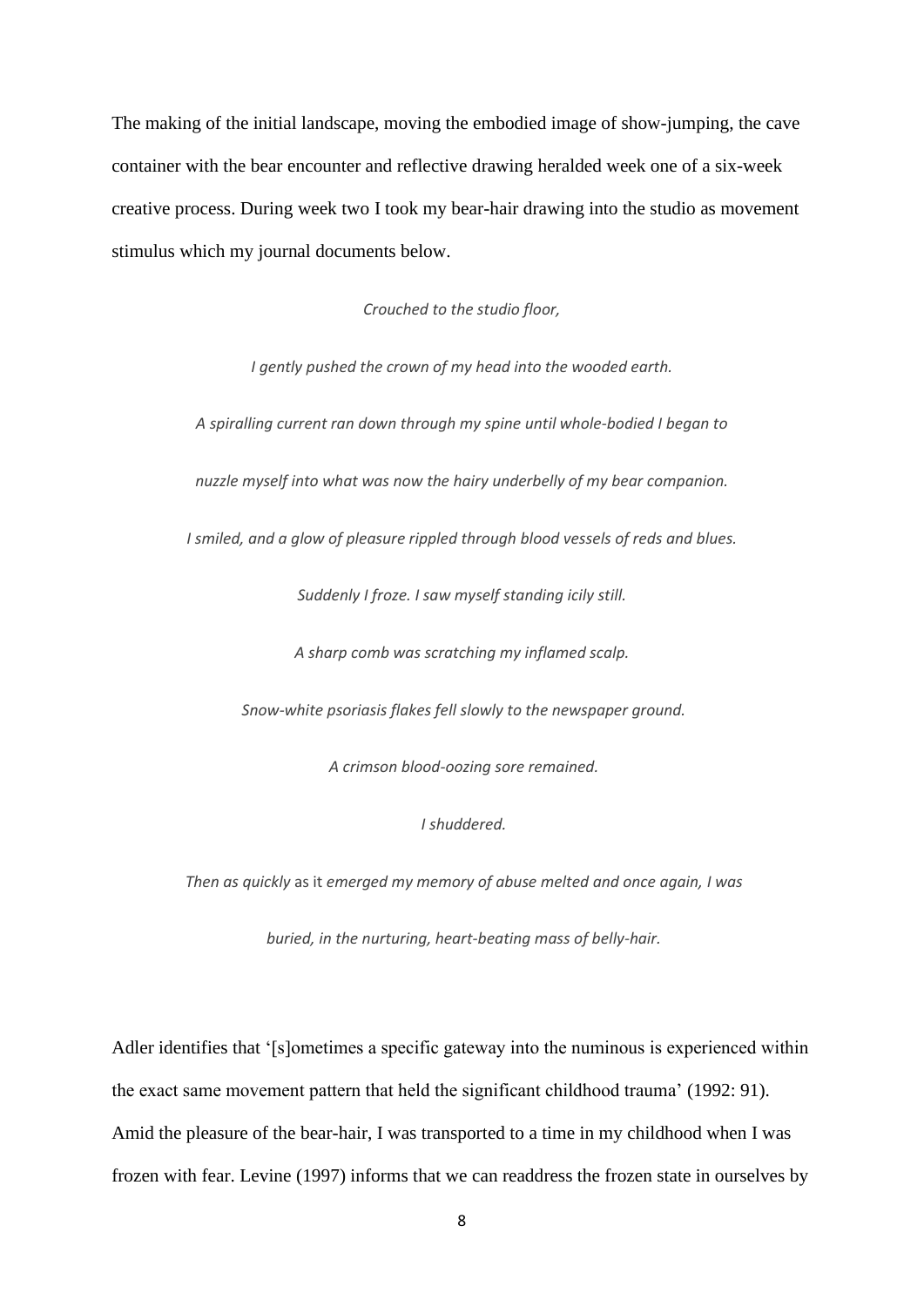echoing the fluid adaptation of wild animals when they shake out in order to pass the immobility response. The drawing of the bear-hair through bodily shakes and vibrations felt like a method of melting of the iciness which lay within me. Something new was being born. I wanted waves of black paper, the colour of descent and the fertility of mud (Estes 1992) alight with glittery colours. Throughout weeks three to five, I had painting sessions where paper and paint flowed into written responses (see Figure 3 and journal extract).



Figure 3: 'Cosmic Vibrations' Painting

 *Empty river of paper black-hole vortex within the universe.*

*My moving molecules resonated with the constellations*

*Wild joy was surging through my arteries*

*exploding from out of the blackness* 

*into a billion Katherine Wheels*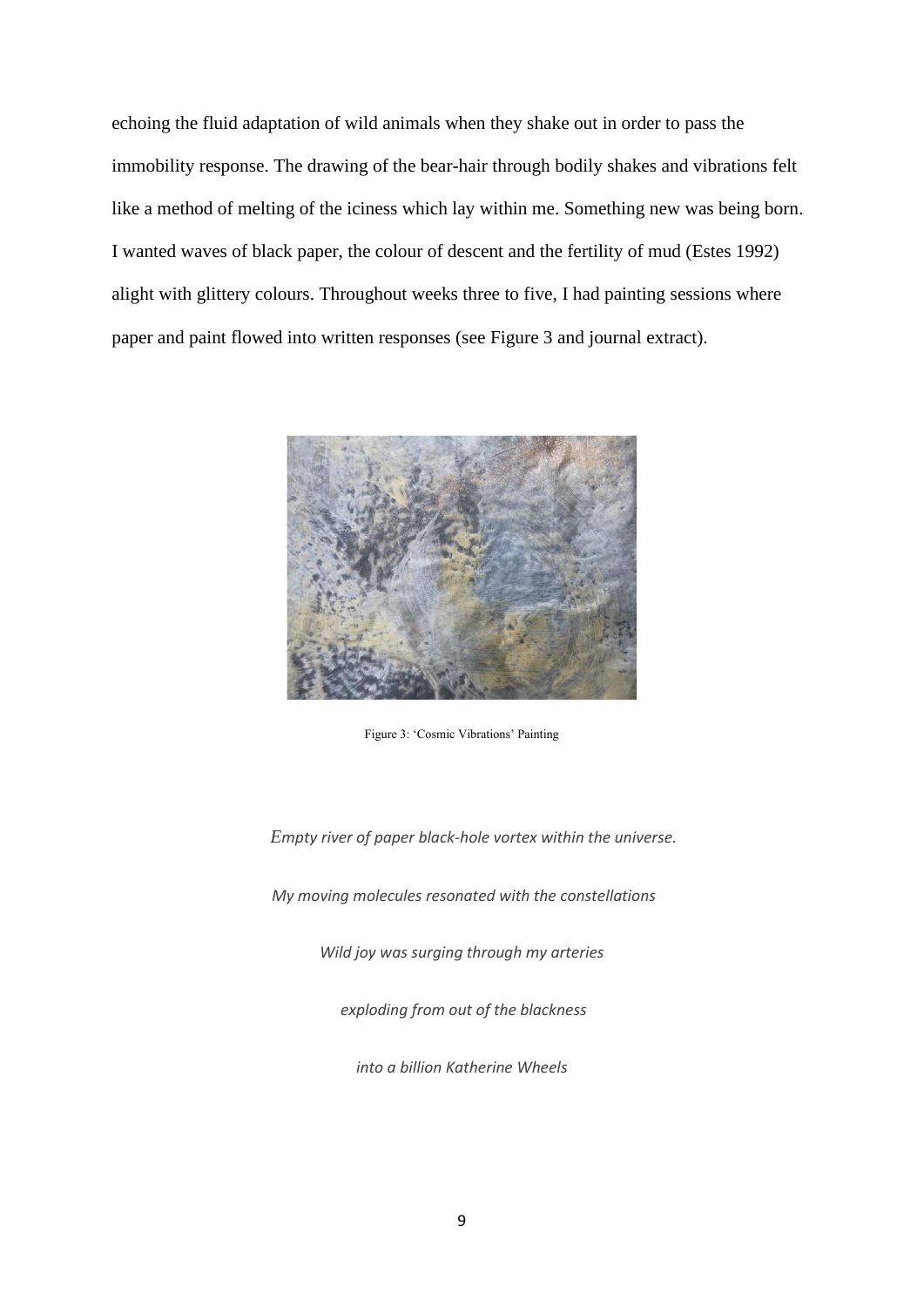Running parallel to this artwork and writing were authentic movement sessions. These sessions became a playground of emergent developmental movement, in which 'a kaleidoscope of all species' (Conrad 2007: 3) both past and present, were moving through me. Then deep within a pine forest, appeared my third *animal ally*. My body tightened, waves of aggression coursed through my flesh. My ilium bones fanned out flaying my legs in rotational appendages. I became a predatory T-Rex on the hunt. Years of childhood images manifested in an upright embodiment of this bipedal carnivore (see Figure 4). However, more accurate presentation today finds the posture of this creature as parallel to the ground and in respect I explored moving in the horizontal plane.



Figure 4: 'Dino Legs'

Mayor (2000) reveals that ancient discoveries of dinosaur fossils have inspired some stories of dragons. In week four, during a studio session, I was present to my fourth *animal ally*. My skeletal muscles started to pull inwards, to tighten with feelings of intense frustration. I was squatting, straining. I had become a small dragon desperately trying to find my belly-fire. For Hayes (2007) an image can compel the body to produce it. Here I was embodying a dragon who had a story to tell so I listened and wrote of a baby dragon who had material comforts in abundance but felt lost and alone in her luxurious jewel-encrusted chamber. When the night of her naming ceremony arrived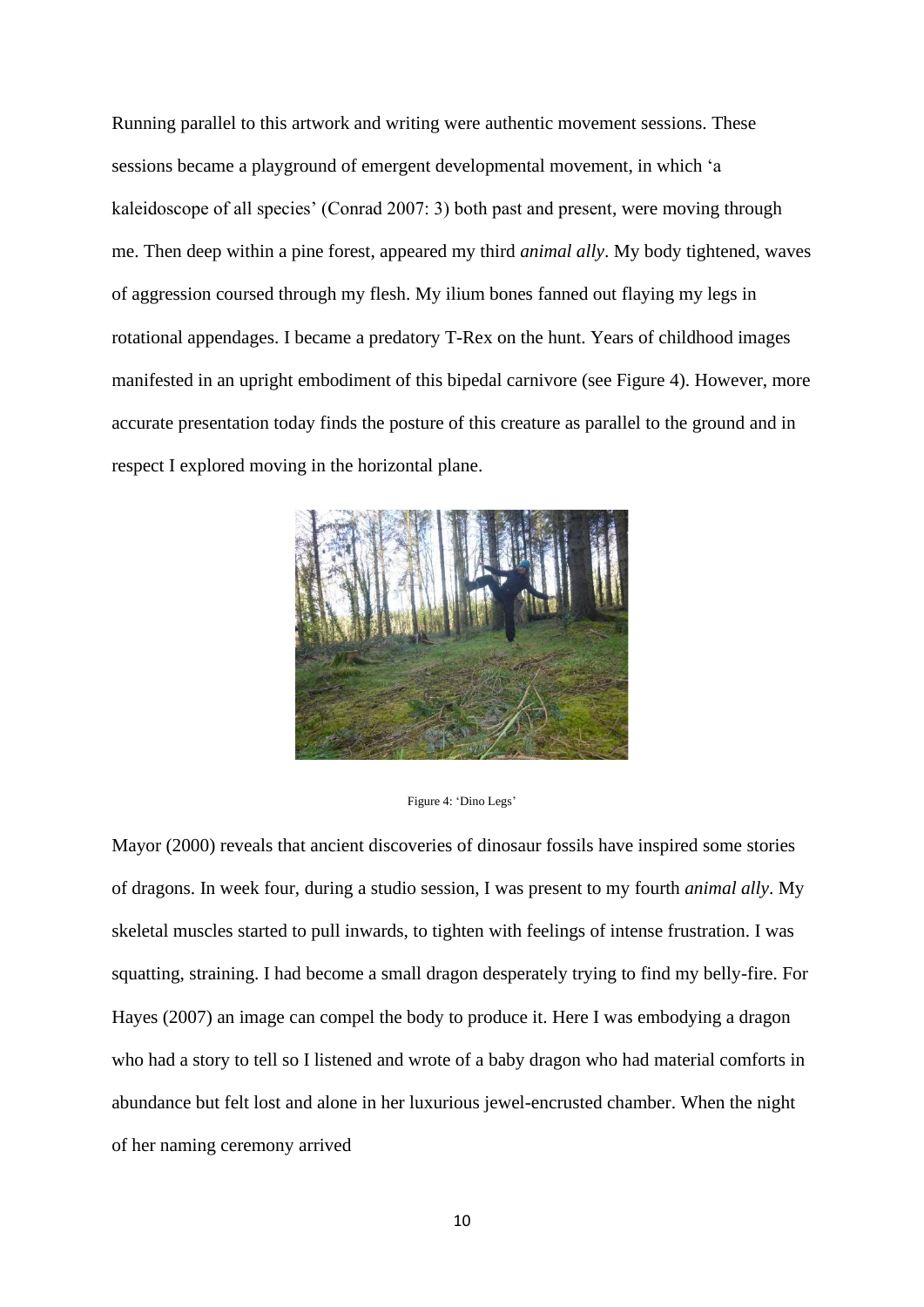*the small dragon opened her quivering jaws releasing a soft, stream of breath.*

*With at first frustration and then desperation*

*she tried to find her belly-fire to meet her dragon-life expectations.* 

*They were not forthcoming. The mountain night was left in darkness and silence.* 

*Suddenly, there was a flutter. There followed strong flapping sounds.* 

*The fireless and nameless dragon flew away never to return.*

Similarly, to this dragon, I felt my own pangs to run away and hide when expression eludes me. I was reminded of childhood abuses when frozen in fear, I failed to cry out *'stop, this is wrong'*. Fortunately, during week five, in a studio session there was a metamorphosis. With a flitter and flutter, a ripple and rustle through the bony-scape of scapulae, humerus, ulnar, radius and carpals, bronze-orange feathers began to sprout. There was a strong impulse to spread my arm-wings in continuous reach to the sun. I felt life tingling in me. I was a proud joyous phoenix rising from the ashes. I took reflective time to draw my embodied image (see Figure 5).



Figure 5: 'Rising Phoenix' Drawing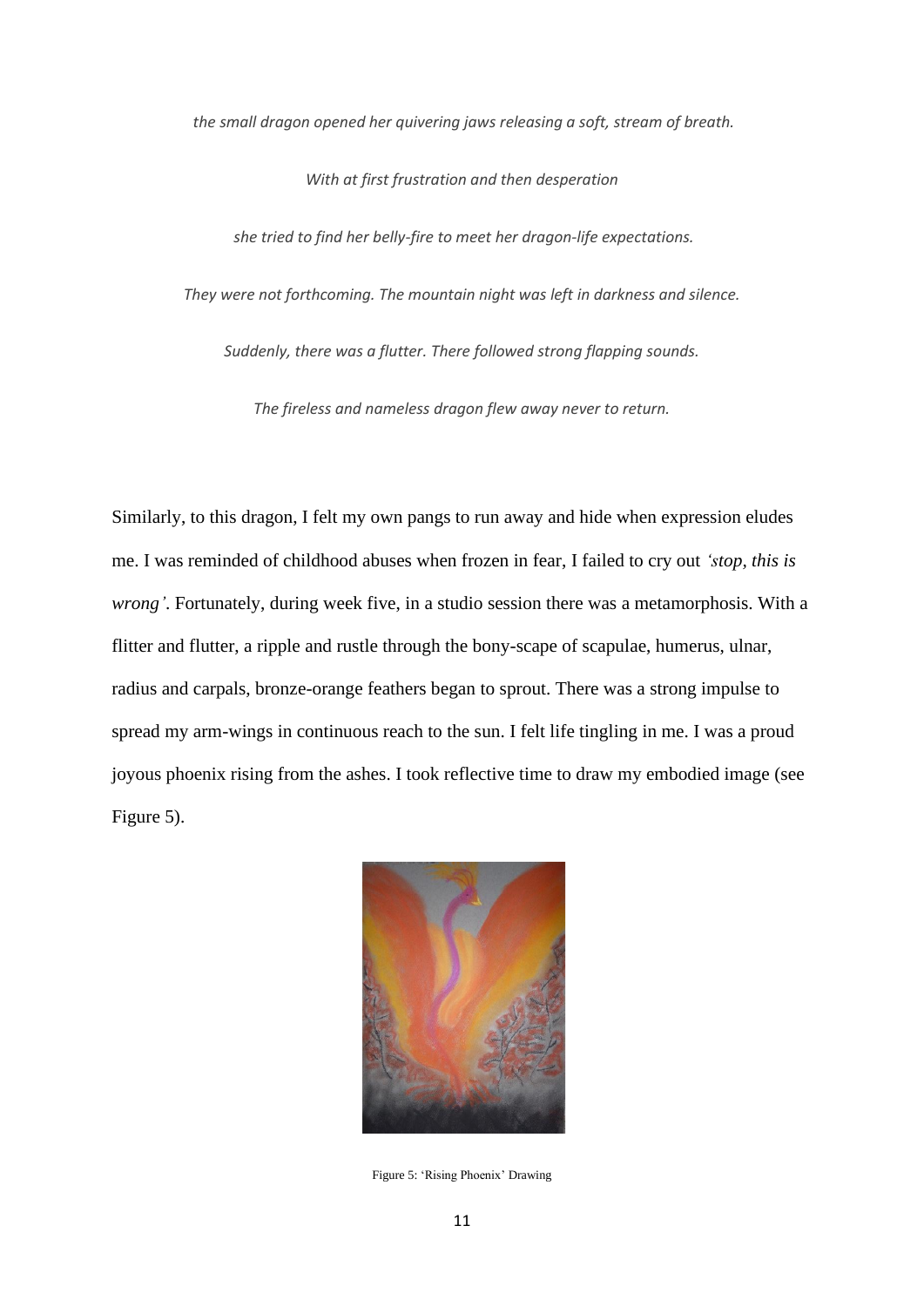The phoenix as metaphor spoke of the resurrection of my 'Wild Woman'. I was discovering valuable rest phases, while my own 'animal body' (Abram 2009), a 'forgotten land' of movement below socialisation was finding expression. The movement for the installation started low to the ground. Traces of each *animal ally* found resonance within my bodily tissues until my creature-self extended and grew upward to find its wings. One witness to the final movement installation sharing offered the words '*rose like a phoenix*'.

The container for my movement was created from the six rolls of paintings created in weeks 3-5. As 'one movement, leads to another' (McNiff 1998: 13)) in week 6, an outer manifestation of my psyche-cave dwelling emerged. It framed a window looking out upon a wooded site which had resonance within the creation of the initial landscape and gave motif to the on-going connection between my inner and outer worlds. Around this dwelling, witnesses responding from 'their own internal images, memories, sensations and impulses' (Smith 2007: 197) offered an outer holding container. However, with one mother who abandoned me and another who abused me, uncomfortable emotions arose, as I felt thirty eyes upon me. My journal recalls

#### *heart-beat booms vibrated my body.*

 *My sympathetic nervous system registered hyper-alter,*

*with breathing noisily fast.*

*Soft skin on the left-side of my face rubbed against navy-wine carpet piles.* 

*As I yielded to the earth, my fears were melting.*

*I embraced claw- hands, suspended twists and bird-like balances;*

*rising was an offering of my creature-self (see Figure 6).*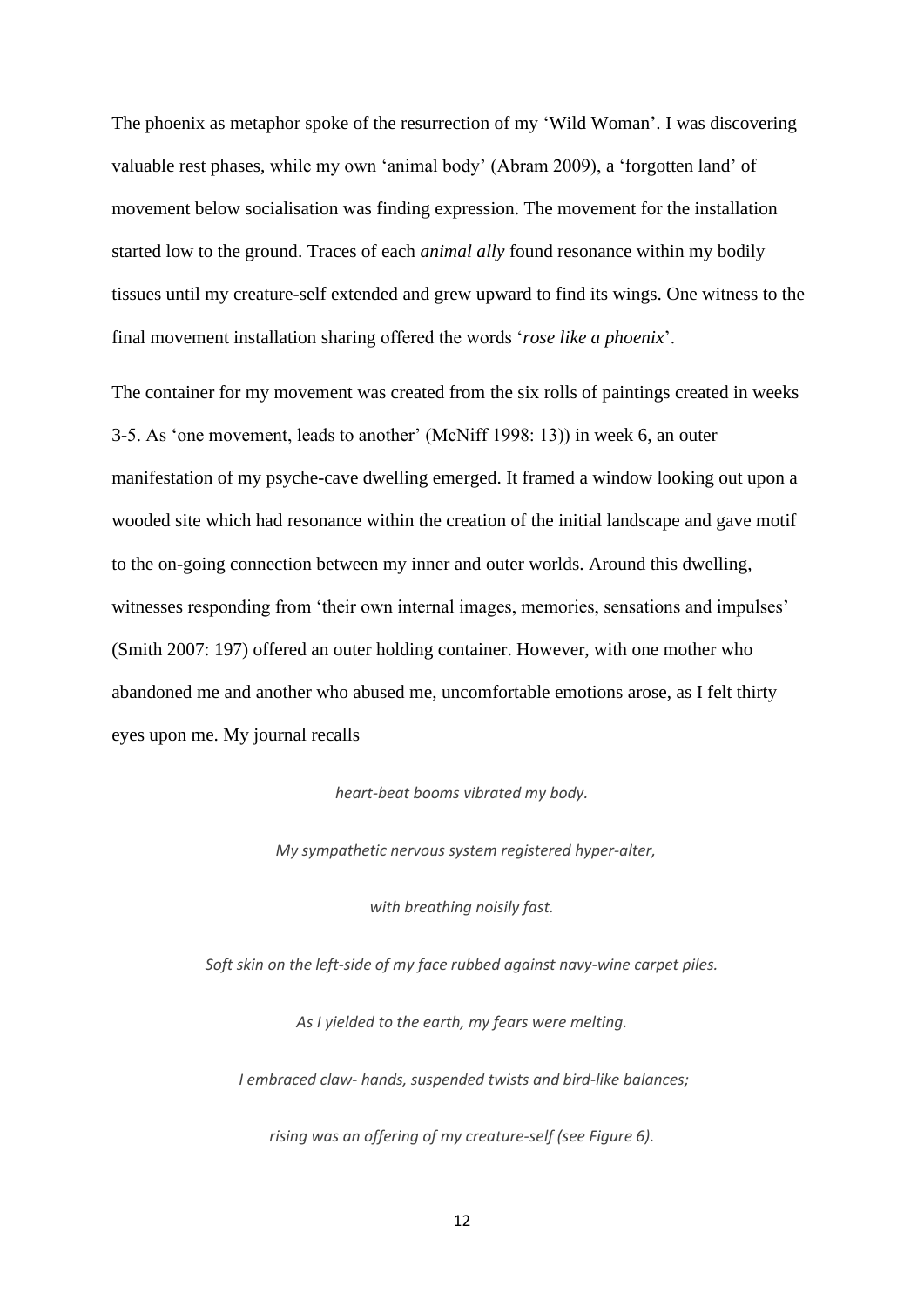

Figure 6: 'Creature-self'

The creative process of the 'Forgotten Land' movement installation offers a significant threefold resource for my (SME) community work. Firstly, in the reclamation of the 'Wild Woman' I was open to personal loss, rootlessness and pain which Hayes (2013) suggests is supportive in meeting clients who may bring with them their own broken lives. Secondly, through embodied visualization, I experienced metamorphosis and transformation which in the words of one final sharing witness became *'ice crystals thaw…black moist loam…shell breaking…seed stirring…toward light'*. Such personal participation provides a foundation for journeying with clients in discovery of their own insights and transformations. Thirdly, having honoured the Wild Woman Archetype within myself, I feel able to accompany clients in accessing their 'forgotten land' of natural bodily rhythms and innate movement.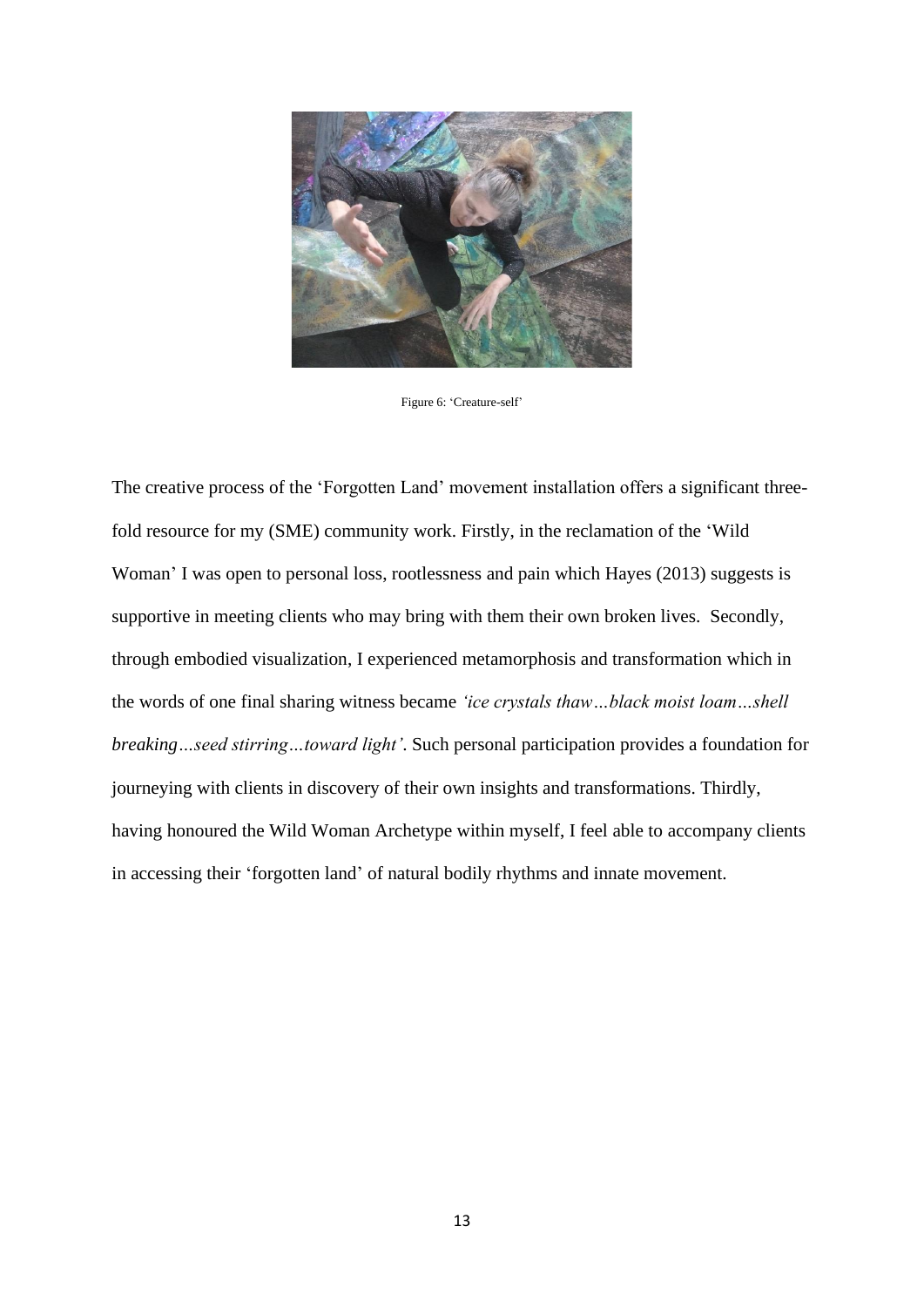### **Bibliography**

Abram, D. (2010), *Becoming Animal,* New York: Vintage Books.

Adler, J. (1992), 'Body and Soul', *American Journal of Dance Therapy*, 14:2, pp. 73-93.

Blackmer, B. (1989), *Acrobats of the Gods: Dance and Transformation*, Toronto: Inner City Books.

Cashford, J. (2013), 'The Soul of the World, the Grail and Wolfram's Parzival' *Harvest Journal of C. G. Jung Club London,* pp. 43.

Chodorow, J. (1991), *Dance Therapy and Depth Psychology: The Moving Imagination,* New York: Routledge.

Conrad, E. (2007), *Life on Land: The Story of Continuum,* Berkeley, California: North Atlantic Books.

Eller, C. (1993), *Living in the Lap of the Goddess: The Feminist Spirituality Movement in America,* Boston: Beacon Press.

Estes, C. (1992), *Women Who Run with The Wolves,* London: Rider.

Halprin, A. (2000), *Dance as a Healing Art: Returning to Health with Movement and Imagery,* Mendocino, California: Life Rhythm.

Hartley, L. (1995), *Wisdom of the Body Moving: An Introduction to Body-Mind Centering*, California: North Atlantic Books.

Hayes, J. (2007), *Performing the Dreams of Your Body: Plays of Animation and Compassion,*  Wimborne, Dorset: Archive Publishing.

\_\_\_\_\_\_\_\_\_ (2013), *Soul and Spirit in Dance Movement Psychotherapy: A Transpersonal Approach*, London and Philadelphia: Jessica Kingsley Publishers.

Hillman, J. (1975), *Re-visioning Psychology*, New York: Harper & Row.

\_\_\_\_\_\_\_\_\_ & McLean (1991), *Dream Animals,* San Francisco: Chronicle Books.

\_\_\_\_\_\_\_\_\_ (2007), *the thought of the heart and soul of the world,* Connecticut: Spring Publications.